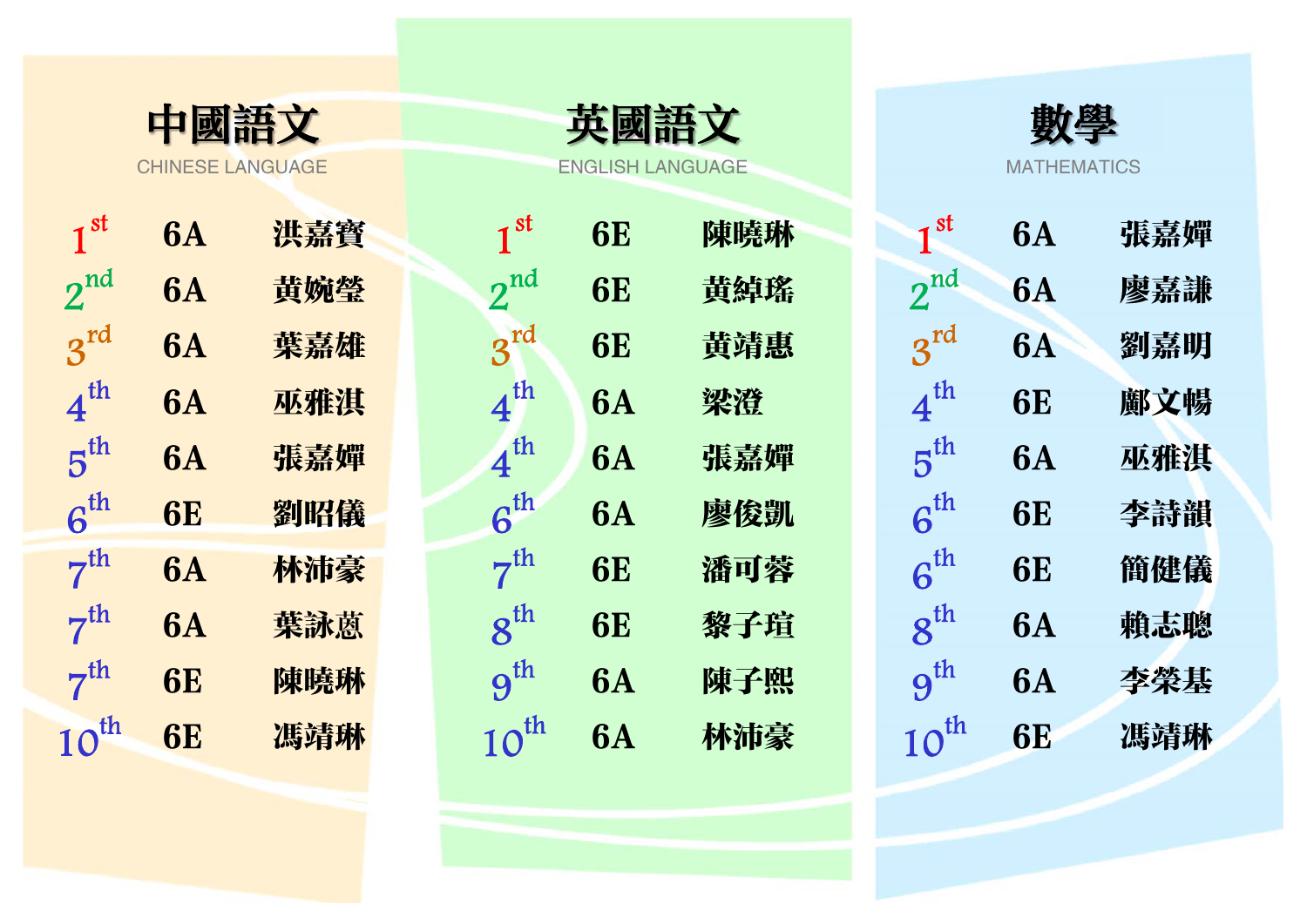| 通識教育                         |                        |     |  |  |  |  |  |  |  |
|------------------------------|------------------------|-----|--|--|--|--|--|--|--|
|                              | <b>LIBERAL STUDIES</b> |     |  |  |  |  |  |  |  |
| $1^{\rm \, st}$              | 6A                     | 林沛豪 |  |  |  |  |  |  |  |
| $2^{nd}$                     | 6E                     | 何盈盈 |  |  |  |  |  |  |  |
| $3^{\rm rd}$                 | 6E                     | 吳籽欣 |  |  |  |  |  |  |  |
| $\boldsymbol{4}^{\text{th}}$ | 6E                     | 劉昭儀 |  |  |  |  |  |  |  |
| $5^{\rm th}$                 | 6A                     | 洪嘉寳 |  |  |  |  |  |  |  |
| $\boldsymbol{6}^{\text{th}}$ | <b>6E</b>              | 何潁筠 |  |  |  |  |  |  |  |
| $7^{\text{th}}$              | 6A                     | 黃婉瑩 |  |  |  |  |  |  |  |
| $7^{\rm th}$                 | <b>6E</b>              | 陳映悦 |  |  |  |  |  |  |  |
| $9^{th}$                     | 6A                     | 黄慧儀 |  |  |  |  |  |  |  |
| $10^{\rm th}$                | 6A                     | 趙俊昇 |  |  |  |  |  |  |  |

|                 | 通識教育                   |     |  | 歷史               |           |     |                  |           |     |
|-----------------|------------------------|-----|--|------------------|-----------|-----|------------------|-----------|-----|
|                 | <b>LIBERAL STUDIES</b> |     |  | <b>HISTORY</b>   |           |     | <b>GEOGRAPHY</b> |           |     |
| 1 <sup>st</sup> | <b>6A</b>              | 林沛豪 |  | 1 <sup>st</sup>  | <b>6E</b> | 吳籽欣 | 1 <sup>st</sup>  | <b>6E</b> | 黄綽瑤 |
| $2^{nd}$        | <b>6E</b>              | 何盈盈 |  | $2^{nd}$         | <b>6A</b> | 林沛豪 | $2^{nd}$         | <b>6E</b> | 何盈盈 |
| $3^{rd}$        | <b>6E</b>              | 吳籽欣 |  | $3^{rd}$         | <b>6E</b> | 何盈盈 | $3^{rd}$         | <b>6A</b> | 趙俊昇 |
| 4 <sup>th</sup> | <b>6E</b>              | 劉昭儀 |  | 4 <sup>th</sup>  | <b>6A</b> | 洪嘉寳 | $3^{rd}$         | <b>6A</b> | 葉詠蔥 |
| 5 <sup>th</sup> | <b>6A</b>              | 洪嘉寳 |  | 5 <sup>th</sup>  | <b>6E</b> | 陳曉琳 | $3^{rd}$         | <b>6E</b> | 陳曉琳 |
| 6 <sup>th</sup> | <b>6E</b>              | 何潁筠 |  | $6^{th}$         | <b>6A</b> | 羅琳  | $3^{rd}$         | <b>6E</b> | 劉昭儀 |
| 7 <sup>th</sup> | <b>6A</b>              | 黄婉瑩 |  | 7 <sup>th</sup>  | 6D        | 陳安然 | 7 <sup>th</sup>  | <b>6A</b> | 羅琳  |
| 7 <sup>th</sup> | <b>6E</b>              | 陳映悦 |  | $8^{\text{th}}$  | <b>6E</b> | 黄茲皓 | $8^{\text{th}}$  | <b>6C</b> | 羅逸星 |
| 9 <sup>th</sup> | <b>6A</b>              | 黄慧儀 |  | 9 <sup>th</sup>  | 6D        | 袁業成 | $8^{\text{th}}$  | 6D        | 林慧琪 |
| $10^{\rm th}$   | <b>6A</b>              | 趙俊昇 |  | $10^{\text{th}}$ | <b>6A</b> | 蘇俊明 | $10^{\text{th}}$ | <b>6A</b> | 洪嘉寳 |
|                 |                        |     |  |                  |           |     |                  |           |     |

|                          | <b>LIBERAL STUDIES</b> |     |                  | <b>HISTORY</b> |     |                  | <b>GEOGRAPHY</b> |     |
|--------------------------|------------------------|-----|------------------|----------------|-----|------------------|------------------|-----|
| st                       | <b>6A</b>              | 林沛豪 | 1 <sup>st</sup>  | <b>6E</b>      | 吳籽欣 | 1 <sup>st</sup>  | <b>6E</b>        | 黄綽瑤 |
| nd                       | <b>6E</b>              | 何盈盈 | $2^{nd}$         | <b>6A</b>      | 林沛豪 | $2^{nd}$         | <b>6E</b>        | 何盈盈 |
| rd                       | <b>6E</b>              | 吳籽欣 | $3^{rd}$         | <b>6E</b>      | 何盈盈 | $3^{rd}$         | <b>6A</b>        | 趙俊昇 |
| th                       | <b>6E</b>              | 劉昭儀 | 4 <sup>th</sup>  | <b>6A</b>      | 洪嘉寳 | $3^{rd}$         | <b>6A</b>        | 葉詠蔥 |
| th                       | <b>6A</b>              | 洪嘉寳 | 5 <sup>th</sup>  | <b>6E</b>      | 陳曉琳 | $3^{rd}$         | <b>6E</b>        | 陳曉琳 |
| th                       | <b>6E</b>              | 何潁筠 | $6^{th}$         | <b>6A</b>      | 羅琳  | $3^{rd}$         | <b>6E</b>        | 劉昭儀 |
| th                       | <b>6A</b>              | 黄婉瑩 | 7 <sup>th</sup>  | 6D             | 陳安然 | 7 <sup>th</sup>  | <b>6A</b>        | 羅琳  |
| th                       | <b>6E</b>              | 陳映悦 | $8^{\text{th}}$  | <b>6E</b>      | 黄茲皓 | $8^{\text{th}}$  | <b>6C</b>        | 羅逸星 |
| th                       | <b>6A</b>              | 黄慧儀 | 9 <sup>th</sup>  | 6D             | 袁業成 | $8^{\text{th}}$  | 6D               | 林慧琪 |
| $\mathbf{y}^{\text{th}}$ | <b>6A</b>              | 趙俊昇 | $10^{\text{th}}$ | <b>6A</b>      | 蘇俊明 | $10^{\text{th}}$ | <b>6A</b>        | 洪嘉寳 |
|                          |                        |     |                  |                |     | $10^{\text{th}}$ | <b>6C</b>        | 張天豪 |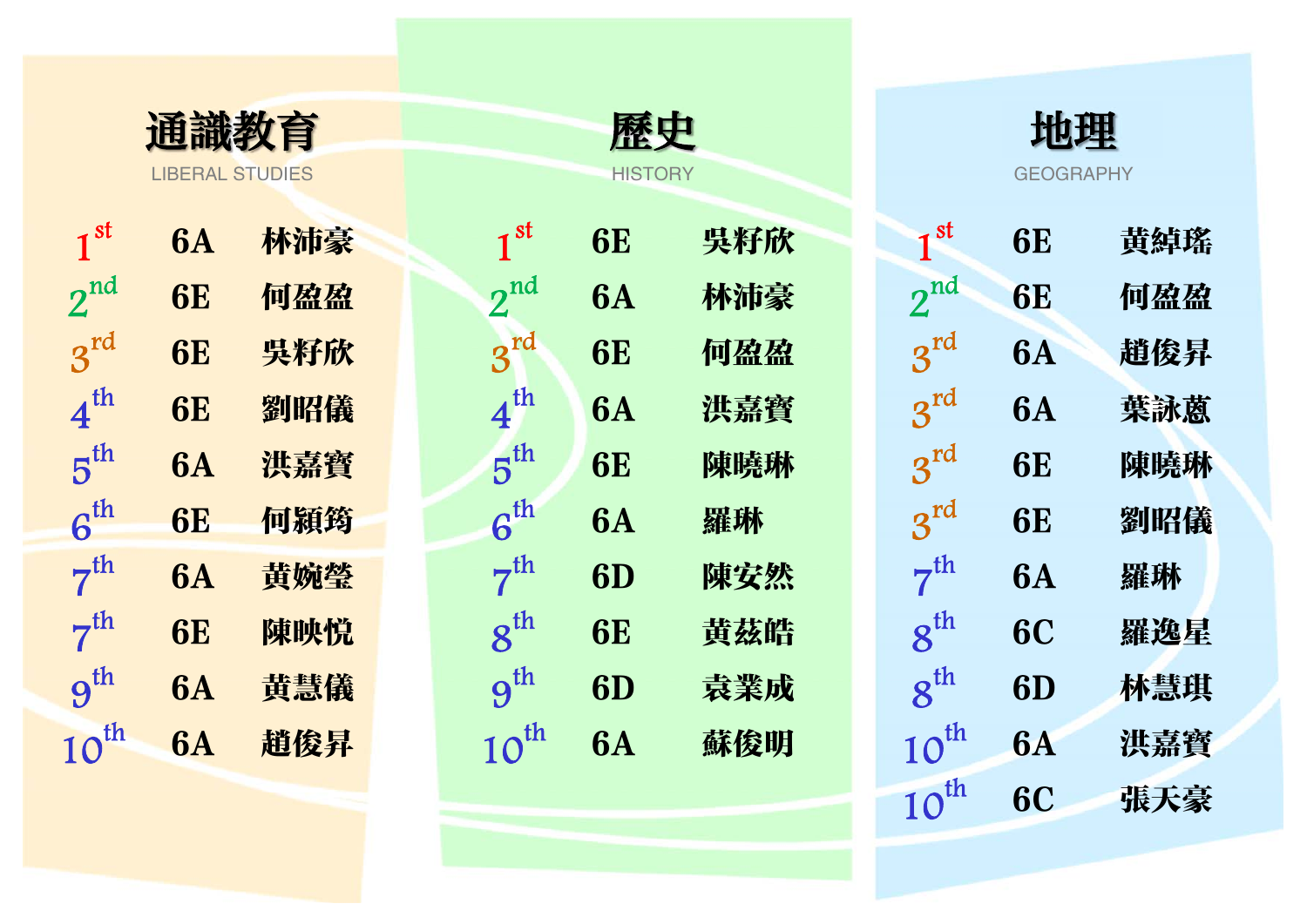|              | <b>ECONOMICS</b> |     |  |  |  |  |
|--------------|------------------|-----|--|--|--|--|
| 1st          | 6E               | 葉彤  |  |  |  |  |
| $2^{nd}$     | <b>6E</b>        | 陳家浩 |  |  |  |  |
| $3^{\rm rd}$ | <b>6E</b>        | 吳籽欣 |  |  |  |  |
| 4th          | 6A               | 陳子熙 |  |  |  |  |
| 5th          | 6D               | 陳諾汶 |  |  |  |  |
| 5th          | 6E               | 陳澤聰 |  |  |  |  |
| 7th          | 6A               | 曾弘裕 |  |  |  |  |
| 7th          | 6E               | 杜凌志 |  |  |  |  |
| 9th          | <b>6A</b>        | 葉嘉雄 |  |  |  |  |
| 10th         | <b>6A</b>        | 劉振賢 |  |  |  |  |

|          | <b>ECONOMICS</b> |     | <b>PHYSICS</b>  |           |     |  | <b>CHEMISTRY</b> |           |     |  |
|----------|------------------|-----|-----------------|-----------|-----|--|------------------|-----------|-----|--|
| 1st      | <b>6E</b>        | 葉彤  | 1 <sup>st</sup> | <b>6A</b> | 巫雅淇 |  | 1 <sup>st</sup>  | <b>6E</b> | 潘可蓉 |  |
| $2^{nd}$ | <b>6E</b>        | 陳家浩 | $2^{nd}$        | <b>6A</b> | 梁澄  |  | $2^{nd}$         | <b>6A</b> | 廖俊凱 |  |
| $3^{rd}$ | <b>6E</b>        | 吳籽欣 | 3 <sup>rd</sup> | <b>6E</b> | 周倩怡 |  | $3^{rd}$         | <b>6A</b> | 巫雅淇 |  |
| 4th      | <b>6A</b>        | 陳子熙 | 4th             | <b>6A</b> | 陳韋行 |  |                  |           |     |  |
| 5th      | 6D               | 陳諾汶 | 4th             | <b>6A</b> | 黄慧儀 |  |                  |           |     |  |
| 5th      | <b>6E</b>        | 陳澤聰 | 6th             | 6D        | 王紫晴 |  |                  |           |     |  |
| 7th      | <b>6A</b>        | 曾弘裕 | 7th             | <b>6E</b> | 簡健儀 |  |                  |           |     |  |
| 7th      | <b>6E</b>        | 杜凌志 | 7th             | <b>6E</b> | 鄺文暢 |  |                  |           |     |  |
| 9th      | <b>6A</b>        | 葉嘉雄 | 9th             | <b>6A</b> | 廖嘉謙 |  |                  |           |     |  |
| 10th     | <b>6A</b>        | 劉振賢 | 9th             | <b>6A</b> | 賴志聰 |  |                  |           |     |  |
|          |                  |     |                 |           |     |  |                  |           |     |  |

經濟 物理 化學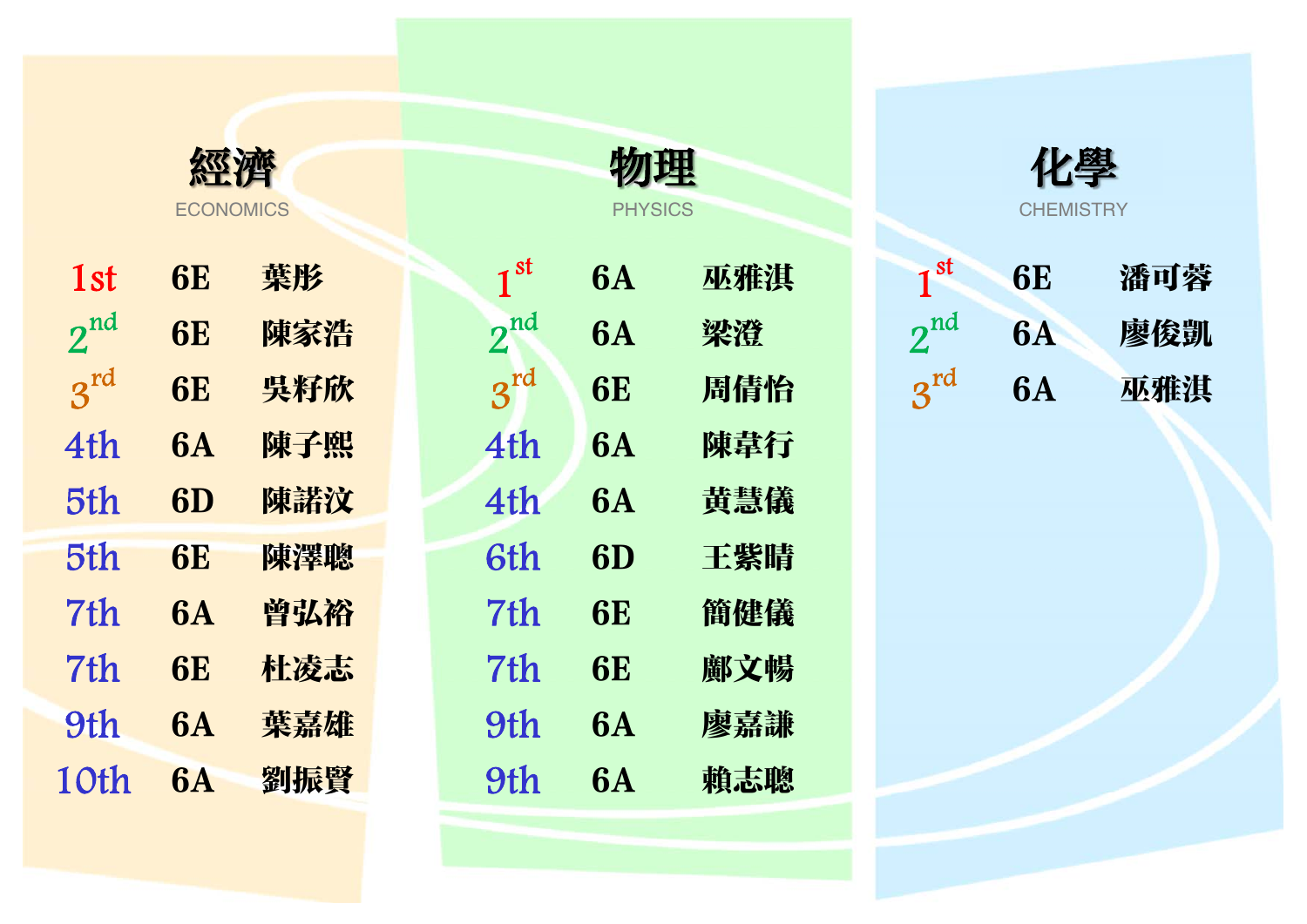|                 | 牛物<br><b>BIOLOGY</b> |     |  |  |  |  |  |  |
|-----------------|----------------------|-----|--|--|--|--|--|--|
|                 |                      |     |  |  |  |  |  |  |
| 1 <sup>st</sup> | 6E                   | 潘可蓉 |  |  |  |  |  |  |
| $2^{nd}$        | 6A                   | 廖俊凱 |  |  |  |  |  |  |
| $3^{\text{rd}}$ | 6A                   | 邱卓恩 |  |  |  |  |  |  |
| 4th             | 6E                   | 何潁筠 |  |  |  |  |  |  |
| 5th             | 6A                   | 張嘉嬋 |  |  |  |  |  |  |
| 6th             | 6A                   | 黄慧儀 |  |  |  |  |  |  |
| 6th             | 6E                   | 馮靖琳 |  |  |  |  |  |  |
| 6th             | 6E                   | 黄俏兒 |  |  |  |  |  |  |
| 9th             | 6A                   | 曾憲亨 |  |  |  |  |  |  |
| 10th            | 6A                   | 吳港東 |  |  |  |  |  |  |
| 10th            | 6D                   | 周靜樂 |  |  |  |  |  |  |

| 1 <sup>st</sup> | <b>6E</b> | 潘可蓉 | 1 <sup>st</sup> | <b>6A</b> | 林沛豪 | 1 <sup>st</sup>          | <b>6A</b> | 趙俊昇 |
|-----------------|-----------|-----|-----------------|-----------|-----|--------------------------|-----------|-----|
| $2^{nd}$        | <b>6A</b> | 廖俊凱 | $2^{nd}$        | <b>6A</b> | 黄婉瑩 | 1 <sup>st</sup>          | <b>6B</b> | 徐君婷 |
| $3^{rd}$        | <b>6A</b> | 邱卓恩 | $2^{rd}$        | 6D        | 陳安然 | $\mathbf{1}^{\text{st}}$ | <b>6C</b> | 鄺安琦 |
| 4th             | <b>6E</b> | 何潁筠 | $4^{\text{th}}$ | <b>6E</b> | 劉昭儀 | 1 <sup>st</sup>          | 6D        | 李頴珊 |
| 5th             | <b>6A</b> | 張嘉嬋 | $5^{\rm th}$    | 6D        | 黎耀寶 | 1 <sup>st</sup>          | <b>6E</b> | 劉昭儀 |

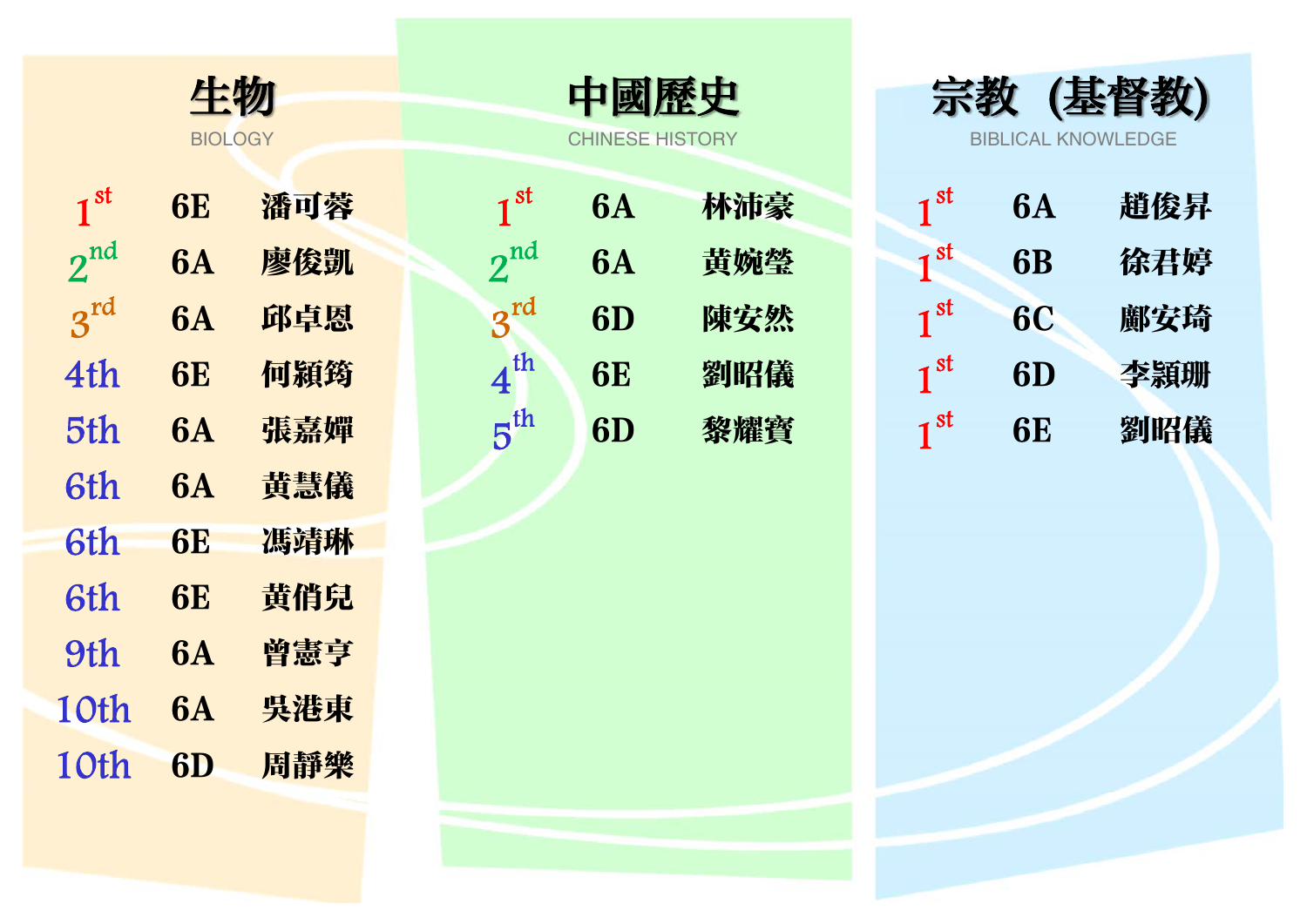



 $1^\mathrm{st}$  6A 陳子熙  $1^\mathrm{st}$  6A 張嘉嬋  $1^\mathrm{st}$  6A 吳港東 and  $2^{\text{nd}}$  and  $6\text{A}$   $30\text{K}$   $30\text{K}$   $2^{\text{nd}}$   $30\text{K}$   $2^{\text{nd}}$   $30\text{K}$   $30\text{K}$   $30\text{K}$   $30\text{K}$   $30\text{K}$   $30\text{K}$   $30\text{K}$   $30\text{K}$   $30\text{K}$   $30\text{K}$   $30\text{K}$   $30\text{K}$   $30\text{K}$   $30\text{K}$   $30$  $3^{\text{rd}}$  6A 廖嘉謙



|    |           | hematics (Extended Part - Module 2) |                 | <b>Physical Education</b> |     |  |  |  |  |
|----|-----------|-------------------------------------|-----------------|---------------------------|-----|--|--|--|--|
| st | <b>6A</b> | 張嘉嬋                                 | 1 <sup>st</sup> | <b>6A</b>                 | 吳港東 |  |  |  |  |
| nd | <b>6A</b> | 劉嘉明                                 | $2^{nd}$        | <b>6A</b>                 | 劉振賢 |  |  |  |  |
| rd | <b>6A</b> | 廖嘉謙                                 | 1 <sup>st</sup> | <b>6E</b>                 | 葉彤  |  |  |  |  |
|    |           |                                     | $2^{nd}$        | <b>6E</b>                 | 潘可蓉 |  |  |  |  |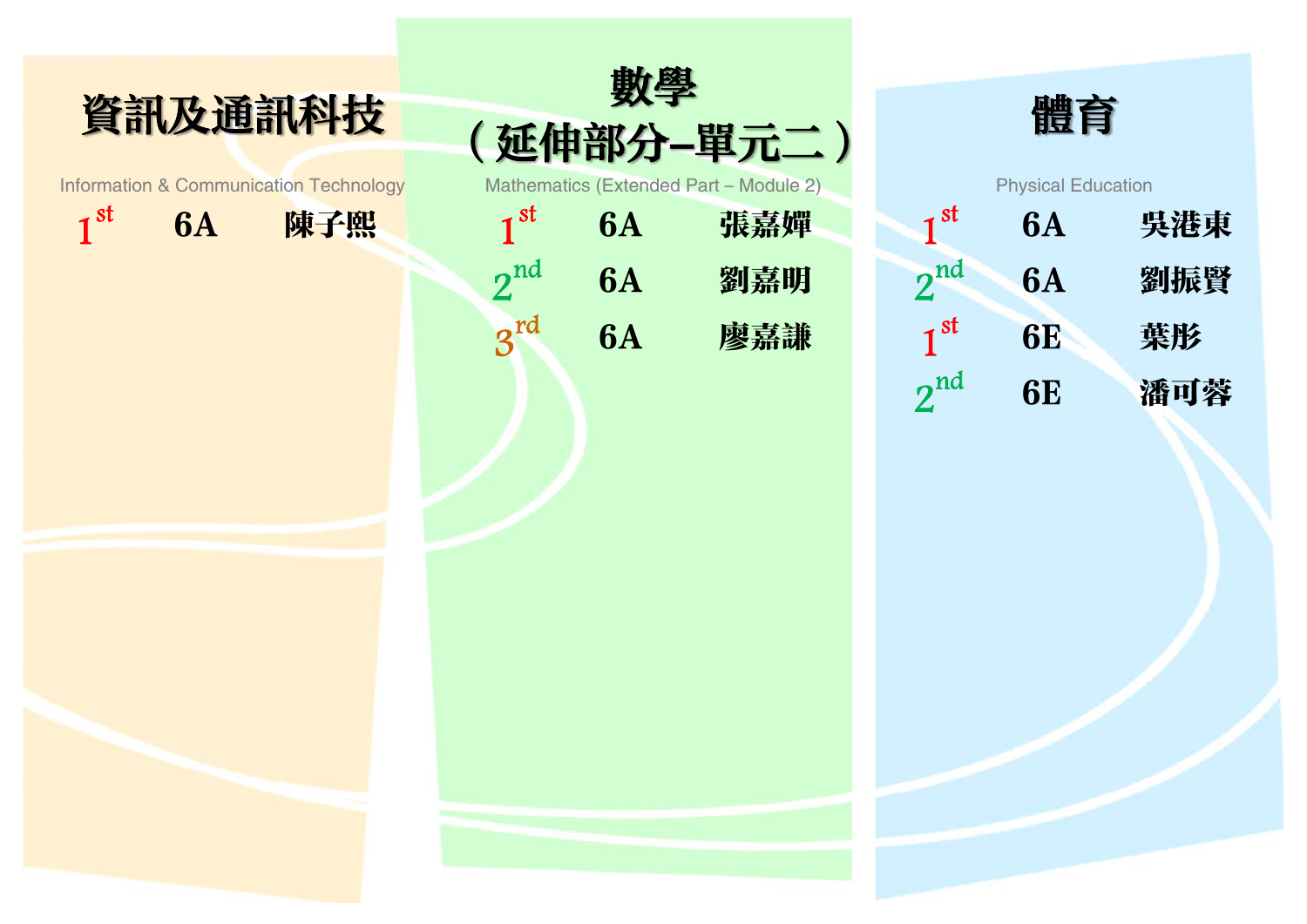

|                                       |           | 應用學習) |                              |           | (應用學習) |                          | (應用學習)               |     |  |
|---------------------------------------|-----------|-------|------------------------------|-----------|--------|--------------------------|----------------------|-----|--|
| <b>Child Care and Education (ApL)</b> |           |       | <b>Western Cuisine (ApL)</b> |           |        |                          | Film and Video (ApL) |     |  |
| $\mathsf{1}^{\mathrm{st}}$            | <b>6C</b> | 陳曉彤   | 1 <sup>st</sup>              | <b>6B</b> | 邱文浩    | $\mathbf{I}^{\text{st}}$ | 6 <sub>D</sub>       | 王紫晴 |  |
| $\mathbf{z}$                          | <b>6B</b> | 杜听穎   | $2^{nd}$                     | <b>6C</b> | 王詠芝    |                          |                      |     |  |
| $a^{\text{rd}}$                       | <b>6C</b> | 謝紫琳   | $\mathbf{z}^{\text{rd}}$     | <b>6B</b> | 魏永康    |                          |                      |     |  |
|                                       |           |       | $3^{rd}$                     | 6D        | 趙凱儀    |                          |                      |     |  |
|                                       |           |       | 5 <sup>th</sup>              | <b>6A</b> | 陳思蕙    |                          |                      |     |  |
|                                       |           |       |                              |           |        |                          |                      |     |  |

西式食品製作



![](_page_5_Picture_3.jpeg)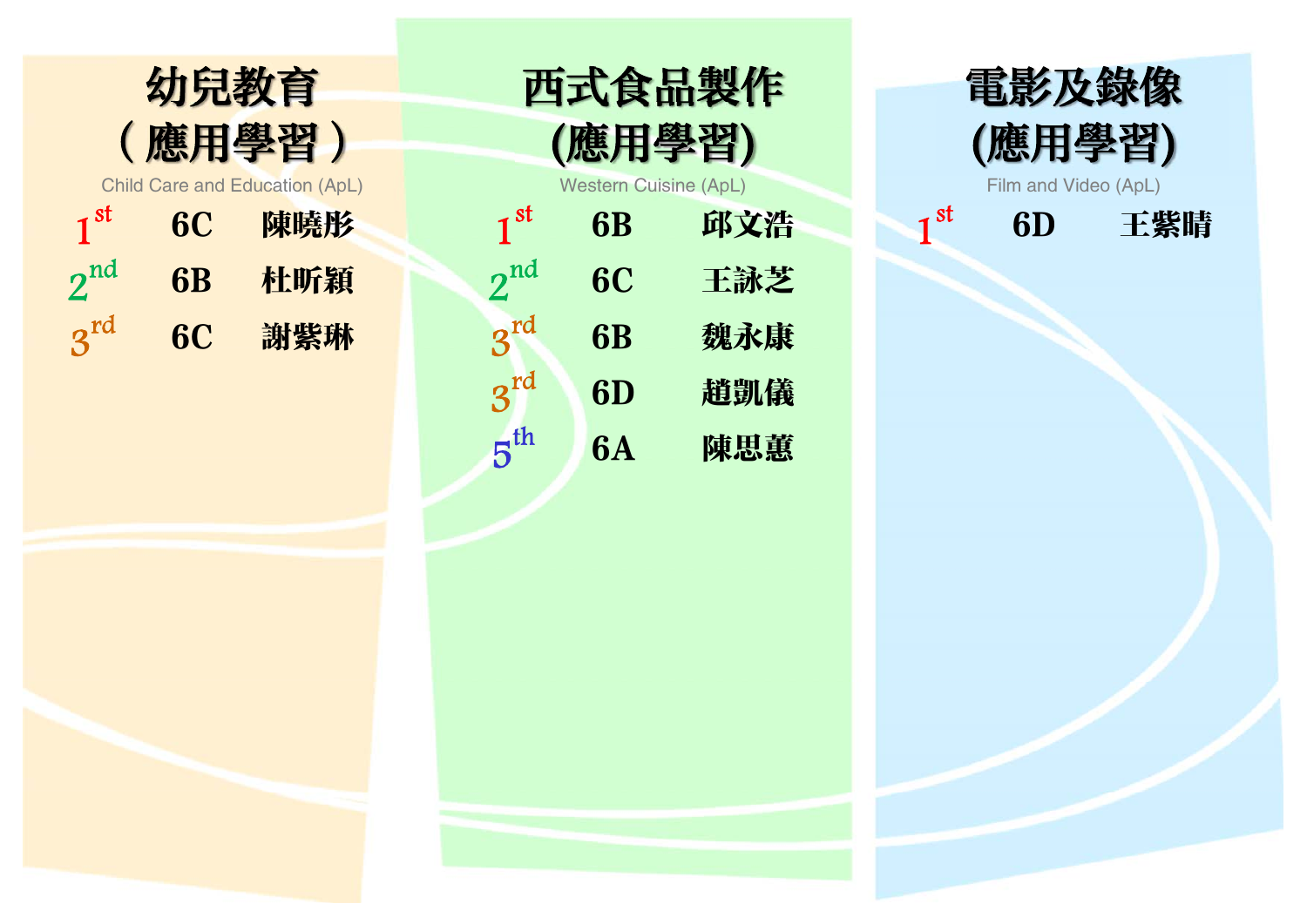![](_page_6_Picture_0.jpeg)

![](_page_6_Picture_1.jpeg)

![](_page_6_Picture_2.jpeg)

![](_page_6_Picture_3.jpeg)

| 1 <sup>st</sup> | 6E | 馮靖琳 |
|-----------------|----|-----|
| $2^{\rm nd}$    | 6C | 羅逸星 |
| $2^{\text{nd}}$ | 6D | 潘健濠 |